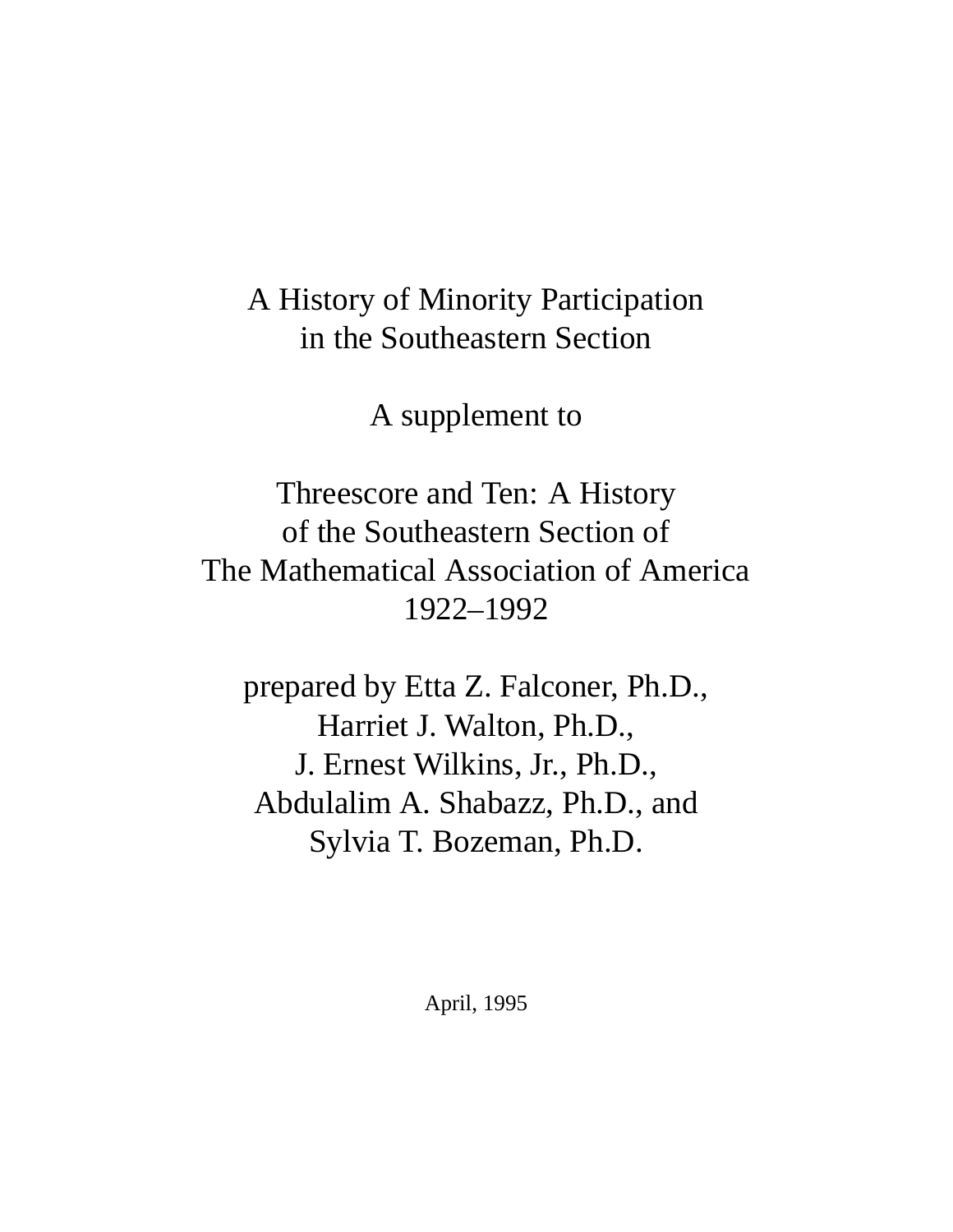### **Preface**

#### Winter, 1995

This manuscript is a supplement to *Threescore and Ten: A History of the Southeastern Section of The Mathematical Association of America, 1922–1992*, distributed at the annual section meeting in April, 1992. The Section History gave details such as where meetings were held, who the officers were, and who the main speakers were during the years 1922– 1992. It also included recollections of some members of the section who had been active over many years. This narrative does not contain an important story, that of the African-American members of the Section. As no history is ever complete, even this supplementary manuscript cannot tell the whole story for the time it covers, and certainly is not the end of the story. As we continue to gather information, the entire Section history will continue to grow and reflect the Section's size, diversity, and complexity.

After the publication and distribution in Spring 1992 of the history of the Section's first seventy years, several members recalled the exclusion of minority MAA members during most of those years and felt that the experiences of African-American mathematicians in the Southeast in the MAA should be told. This manuscript includes some of these stories from the past as well as a description of the efforts the Section is making today to move from exclusion to inclusion of all members and to erase the scars of former times. In recent years the Section has reached out to all mathematicians and mathematics educators, in order to be an organization that is not only welcoming but invitational. The story of the Southeastern Section—where we were, where we are today, and the efforts we are making which will affect where we will be—may inspire other sections to follow our lead.

The Section has seen big changes and has moved to recognize the diversity of our members and their interests. In the past decade, the Southeastern Section has had female mathematicians in positions of Chair, Vice-Chair, Newsletter Editor, State Director, and Governor; many are firsts for the Section. Since 1988, the Section meeting has included a regional meeting of AMATYC (The American Mathematical Association of Two-Year Colleges). Programs to encourage students have included TA Rush, which was started in 1989 to bring advanced undergraduates together with faculty from graduate degree granting institutions to talk about graduate study opportunities, and a pizza lunch for students and their MAA Student Chapters since 1992. It is the 1990s that have seen the real change in participation of African-Americans. A regional meeting of NAM (National Association of Mathematicians) was included in the 1992 program, with the hopes that this would become a regular feature. The nineties have seen African-American mathematicians among the major invited speakers at the annual meetings, as well as among the Section officers and committee members, and also the establishment of the section Committee on Minority Participation. These activities are further described in this document.

The glue that binds the members of the MAA is interest in mathematics and the teaching of mathematics. All who share that interest should feel a part of this organization. There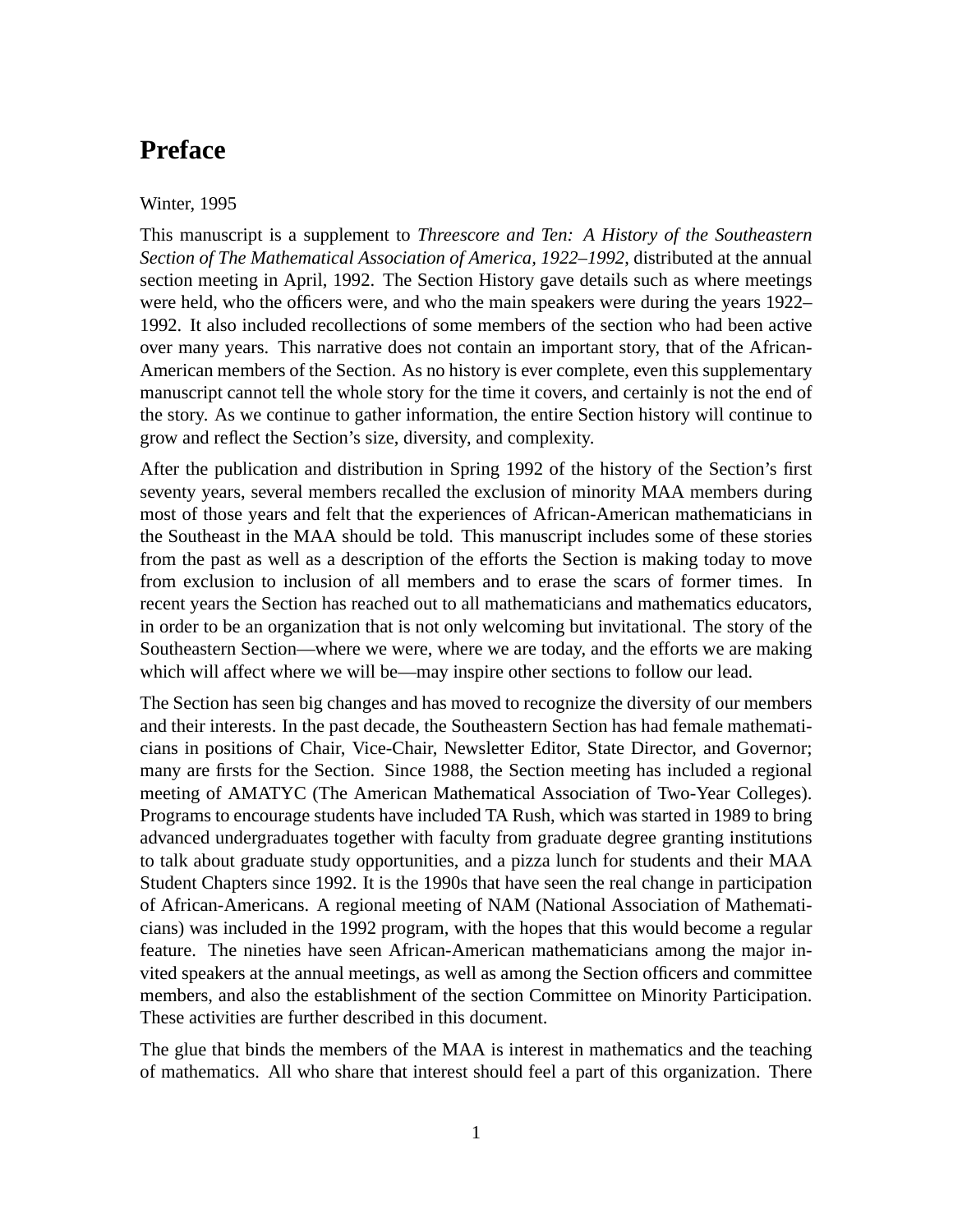cannot be any other considerations for membership and for full participation. As mathematicians, we would like to think that we are above discrimination, that all we value is that someone shares our love of mathematics. That has not always been the case and it might not be today. But it is the ideal for which we strive. We hope that the meetings of the past few years have crated an environment in which all mathematicians and mathematics educators in the five-state region feel part of the Section, and at the meetings all members find an atmosphere of belonging.

The road to reach these goals is still being traveled. We start by recognizing the incidents of the past. Today the Section members are working together to create a welcoming atmosphere in an inclusive organization. And lastly, we look to the future of a diverse and representative organization dedicated to serving the needs of all mathematicians and mathematics educators. We invite all who share the vision to join us in seeking this ideal.

Tina Straley, Chair-elect

### **I The Early Years: Prior to 1965**

African-Americans in the Southeast were involved in the teaching of college and university mathematics and in mathematical research during the early years of the Southeastern Section of the Mathematical Association of America. However, as far as is known, no African-Americans attended meetings of the section prior to 1951. There are many reasons for the lack of participation of African-Americans in the Southeastern Section during its early years. A major reason was certainly their reluctance to attend meetings hosted by white institutions during a period of segregation and repression when there was little or no contact between the white and black institutions. In addition, those African-Americans who taught at the Black state colleges worried that their Boards of Trustees would take punitive action against them if they were involved in an "incident." In fact, the mathematics department chair of one of these colleges said in 1951 that if an African-American attempted to attend a meeting, and even got in and was received with a pretense of politeness, "that night someone would make a phone call to someone else and soon people at [the college] would lose their jobs without ever being told why."

The record indicates that African-Americans attempted to attend an annual meeting of the Southeastern Section in 1951, when the meeting was held March 16–17 in Nashville, with Vanderbilt University and Peabody College for Teachers as host institutions. Lee Lorch, the chair of the mathematics department at Fisk University, and three Black colleagues, Evelyn Boyd, Walter Brown, and H. M. Holloway came to the meeting and were able to attend the scientific sessions. Since Fisk was a private institution, these faculty were not taking quite the risk that faculty at public institutions would. However, the meeting was not without incident. Several days before the meeting Professor Lorch had requested four reservations to the banquet, which included an address by Saunders Mac Lane, the President of the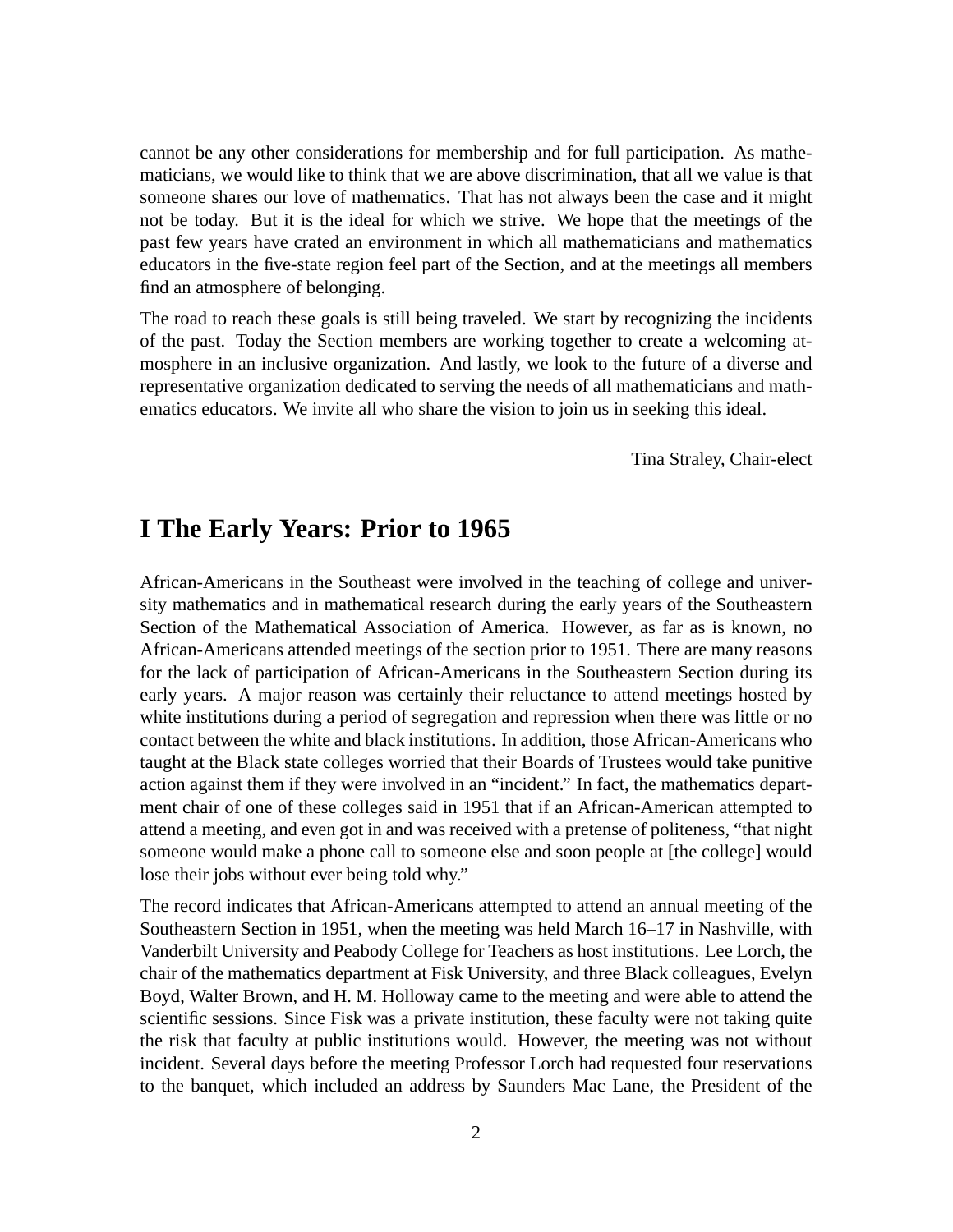MAA. On March 15, the day before the banquet, the chair of the arrangements committee, on learning that three of these reservations were to be used by African-Americans, declared the reservations canceled. Thus the Fisk faculty members could not attend the banquet and hear Mac Lane's talk, "What Makes Students Think?"

The request of Professors Lorch and Boyd to President Mac Lane that he withdraw from the banquet or openly state his objections to discrimination at the banquet was declined on the basis that this action would be discourteous to the hosts. The Fisk faculty then wrote to the Board of Governors of the Mathematical Association of America and the Executive Council of the American Mathematical Society requesting that the organizations place into their bylaws statements that would protect the rights of all members to participate fully in the affairs of the organizations without regard to race, creed or color. (See Appendix I.) Although the Board did not attempt to change the bylaws, it did pass a resolution at its meeting of September 3, 1951 affirming its intention to conduct the affairs of the Association without discrimination. This resolution was published in the *American Mathematical Monthly* (November, 1951, p. 661) (See Appendix II.) The resolution requested the President to consult with various section officers to "determine the best means for avoiding discrimination," and the President reported on his conversations to the Board on December 28, 1951. (See Appendix III.) One month later, the President communicated his report to all Section officers, noting that he had determined that "it is possible . . . to conduct the scientific business and social affairs of the Association without discrimination as to race, creed or color. This possibility rests upon careful planning in advance and consultation with the host institution in question." The President further charged the officers "with responsibility for these plans," and stated that he would rely upon their "cooperation and wisdom in their execution." (See Appendix IV.) The Secretary of the Association, Harry Gehman, also sent the report, along with a covering letter inviting membership applications, to "mathematicians in Colleges which are attended predominantly by Negroes." (See Appendix V.)

Meanwhile, on December 17, 1951, Professor Lorch again wrote to the Board of Governors expressing the hope that the Association would implement its resolution with "unequivocal, unambiguous action that will protect the rights of all members to full, equal participation in all aspects of the work of the Association" and making specific suggestions toward this end. (See Appendix VI.) For the remainder of the decade, however, it is not clear what the response of the Southeastern Section was to the request of the President, because African-Americans apparently did not attend Section meetings. What became clear in 1960, however, was that the leadership of the Southeastern Section had not yet reached the position of abiding by the non-discrimination policy articulated by the national organization.

On April 1, 1960 a delegation from Atlanta University (AU), consisting of Professor Abdulalim A. Shabazz (then Lonnie Cross), an African-American and Chairman of the Department of Mathematics, Professor S. C. Saxena, an East Indian, William E. Brodie, an African-American graduate student, and James D. Vineyard, a white graduate student, presented their confirmed room reservations to the receptionists at the Wade Hampton Hotel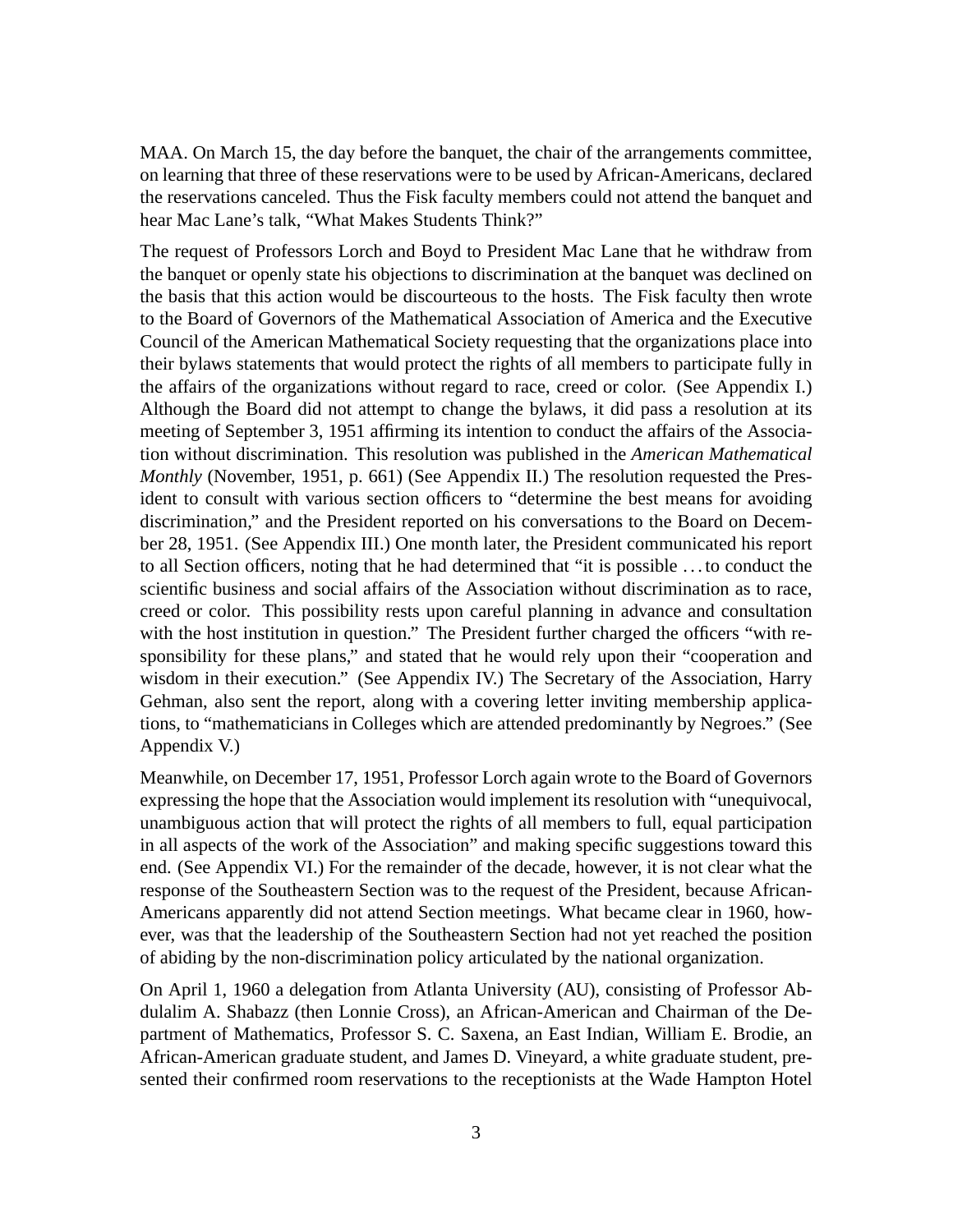in Columbia, South Carolina, site of the 1960 annual meeting of the Southeastern Section. Initially, the hotel officials said that the rooms were not ready, but, after a brief consultation among themselves, they told the AU delegation that the hotel would not honor the room reservations of the non-white delegates. The officials further stated that they had made it clear to the officials of the Section making arrangements for the meeting that all non-white attendees would be excluded from sleeping in the hotel and attending the banquet.

Professor Shabazz and the AU delegation then conferred with Professor C. L. Seebeck, Secretary-Treasurer of the Section, and Professor W. L. Williams, Chair of the Department of Mathematics at the University of South Carolina and chair of the arrangements committee, and reminded them of the non-discrimination policy of the national MAA. However, the Section officials only reiterated what the hotel officials had said and expressed their regrets and their hope that the AU delegation would remain at the meeting. Thereupon, in spite of Professor Shabazz's scheduled presentation of a paper during the first general session of the meeting, he and the entire AU delegation left the meeting in protest of the continued manifest discrimination against non-white attendees. (See Appendix VII.)

The action of the Fisk faculty in 1951 in attempting to participate fully in the meeting of their Section and their subsequent protest to the Board of Governors marked the beginning of the banning of discrimination and other measures that prevented full participation by all mathematicians in the MAA. The action almost ten years later by Professor Shabazz was also significant in breaking down barriers. This was the first time that it was clear that African-Americans would not accept partial participation in the meetings.

There were many actions by others that followed which opened more doors, such as the establishment of the National Association of Mathematicians (NAM) in 1969. NAM provided a professional organization for those mathematicians interested in the promotion of the mathematics education of African-Americans, an area of little interest at the time to the national body and its sections. NAM also provided an organized effort for representation on MAA committees and the Board of Governors.

### **II Participation during 1965–1989**

African-American mathematicians attended Southeastern Section meetings in the late 1960s but it took many years before they fully participated as speakers and organizers. For example, in 1966, Etta Falconer of Spelman College attended the meeting held at Emory University in Atlanta. She recalled that there was only one other African-American present, Dr. Joseph Dennis of Clark College, and that he was the only person who had anything to do with her at the meeting. (Etta Falconer went on to receive her doctorate from Emory in 1969, under the direction of Trevor Evans.)

During the early seventies a few African-American mathematicians, primarily from institutions in North Carolina, attended the section meetings. Professor David L. Hunter,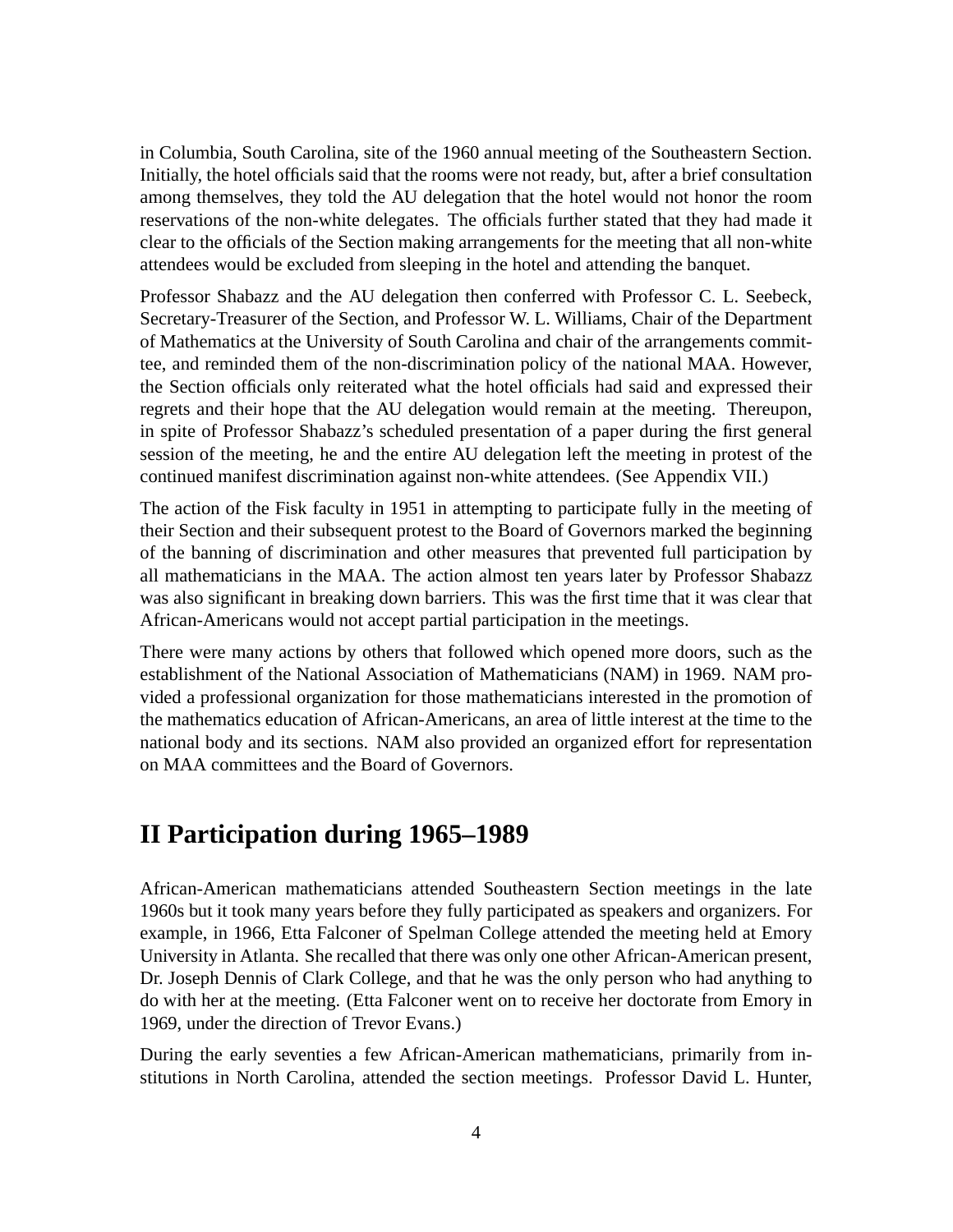who was chair of the Mathematics Department at Central Piedmont Community College in Charlotte, North Carolina, was one of the most active. He served as Vice-Chair of the Section during 1972–1974 and says, "I thoroughly enjoyed my tenure with the Association. The Board members were very congenial and unstrained by having a minority member." As a consequence of Professor Hunter's involvement on the Section Executive Board, the 1976 Section meeting was held at Central Piedmont Community College.

By 1974, Dr. Wilbur Smith of North Carolina A&T University began a tradition of attending the Southeastern Section meetings. Dr. Falconer recalled that he was the only other African-American at the 1974 meeting in Knoxville and that his presence was very important to her. Comments from Professors Smith and Falconer on the atmosphere encountered by African-Americans at these meetings ranged from "cordial" to "chilly; people did not speak . . . I was essentially ignored" However, through the 1970s few minorities appeared on the programs or were actively involved in the section. For example, Dr. Falconer was a member of the Nominating Committee and, later, the Site Selection Committee.

At the 1980 meeting at Appalachian State University, Dr. Sylvia Bozeman of Spelman College presented a paper, "Finite rank modifications and generalized inverses of Fredholm operators." During the remainder of the 1980s, other African-Americans spoke at Southeastern Section meetings. Professors Bozeman and Falconer became a part of annual delegations of Spelman faculty and students at the meetings. And activities of mathematics departments of Historically Black Colleges and Universities in the section began to appear regularly in the Section Newsletter.

### **III The State of Affairs During the 90s**

With the 90s came evidence of a changing environment. The section meeting at the University of South Alabama in Mobile, April 5–6, 1991, was the first one at which an African-American member of the Section gave a plenary address. Dr. Daphne Smith, a graduate of Spelman College and a faculty member at the University of Georgia, was warmly received for her talk, "Classes of Sets with VC Dimension" In the audience were current Spelman students, who were also there to support one of their classmates giving a talk in the session of student papers.

Strategic planning for the Spring 1992 meeting at Kennesaw State College resulted in increased program participation and attendance by African-American students and faculty from several institutions. Dr. Sylvia Bozeman, as Governor-at-Large, had encouraged participation from traditionally minority institutions, for the Mobile meeting, with personal letters of invitation. However, these letters resulted in only small attendance by members from the local area. Clearly a more welcoming and inclusive environment was needed, with a larger effort by the Section officers and host institution organizers.

For the Spring 1992 meeting, the Kennesaw State College organizers personally invited African-American mathematicians to be speakers and session chairs. In addition, the meet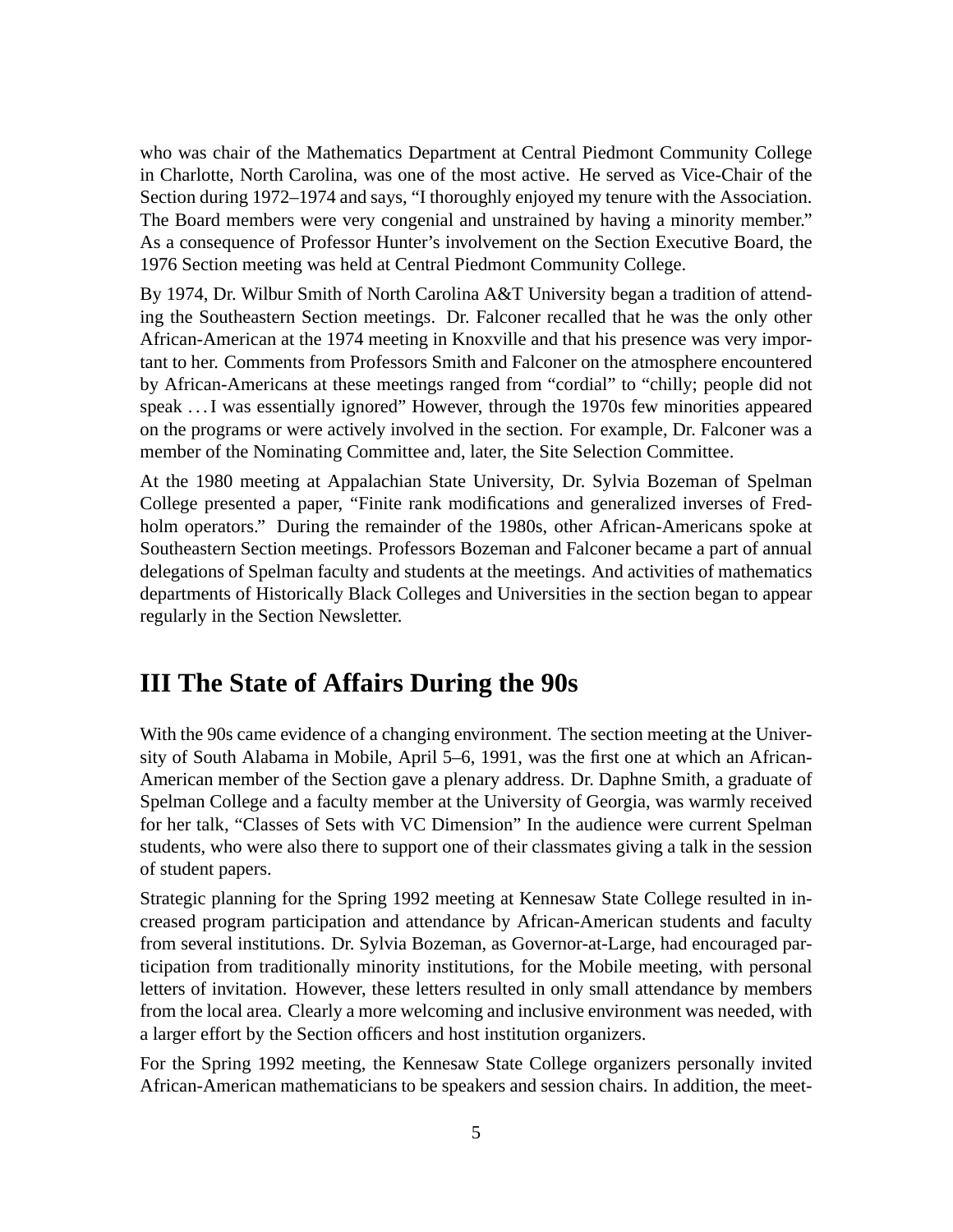ing included a regional meeting of the National Association of Mathematicians (NAM), a panel presentation concerning encouraging minority students in mathematics, and a SUMMA (Strengthening Underrepresented Minorities Mathematics Achievement) workshop presented by Dr. William Hawkins of the MAA. With a grant from the national MAA, a pizza lunch was held for students and MAA Student Chapter advisors. This activity and TA Rush, a graduate school fair for undergraduates, were well attended by African-American students who were encouraged by their faculty mentors to attend the meeting. This combination of activities and efforts resulted in greatly increased program participation and attendance by African-American students and faculty from several institutions.

Participation of African-American members on Section Committees and in Section offices has greatly increased in the nineties. Dr. Etta Falconer, of Spelman College, co-chaired in 1991–92 and 1992–93 the section's first committees to determine the recipient of the Distinguished Teacher Award. These committees chose the section's first two award recipients. Dr. Ronald Biggers, of Kennesaw State College, joined the section nominating committee in 1992–1993 and chaired this committee in 1993–1994. Dr. Melvis Atkinson, of Kennesaw State College, joined the committee in 1994. In 1992, the Section Committee on Minority Participation was established. Dr. Wanda Patterson, of Spelman College and chair of the committee, meets with the Executive Committee of the Section as an ex officio member. In 1993, Dr. Robert Bozeman, of Morehouse College, became a Section Officer upon selection as State Director of Georgia.

Efforts to encourage African-American attendance and full participation in section meetings have continued. Dr. Amassa Fauntleroy, of North Carolina State University, was an invited, major speaker at the Spring 1994 meeting at Carson-Newman College; he was introduced by Dr. Wanda Patterson. His timely address concerned the proof of Fermat's Last Theorem.

The Southeastern Section has been the birthplace of protest against discrimination on the basis of race. Confrontations here have helped to move the MAA forward in the elimination of barriers in the mathematics community, not only for African-Americans, but for women, gays and lesbians, and other minorities. Today the Southeastern Section stands as a leader and a model in its determination to encourage and promote the full participation of all of its members.

Copies of *Threescore and Ten: A History of the Southeastern Section of the Mathematical Association of America; 1922–1992* can be obtained for \$3 to cover mailing costs from

Professor Marcellus Waddill Wake Forest University Box 7388 Winston-Salem, NC 27109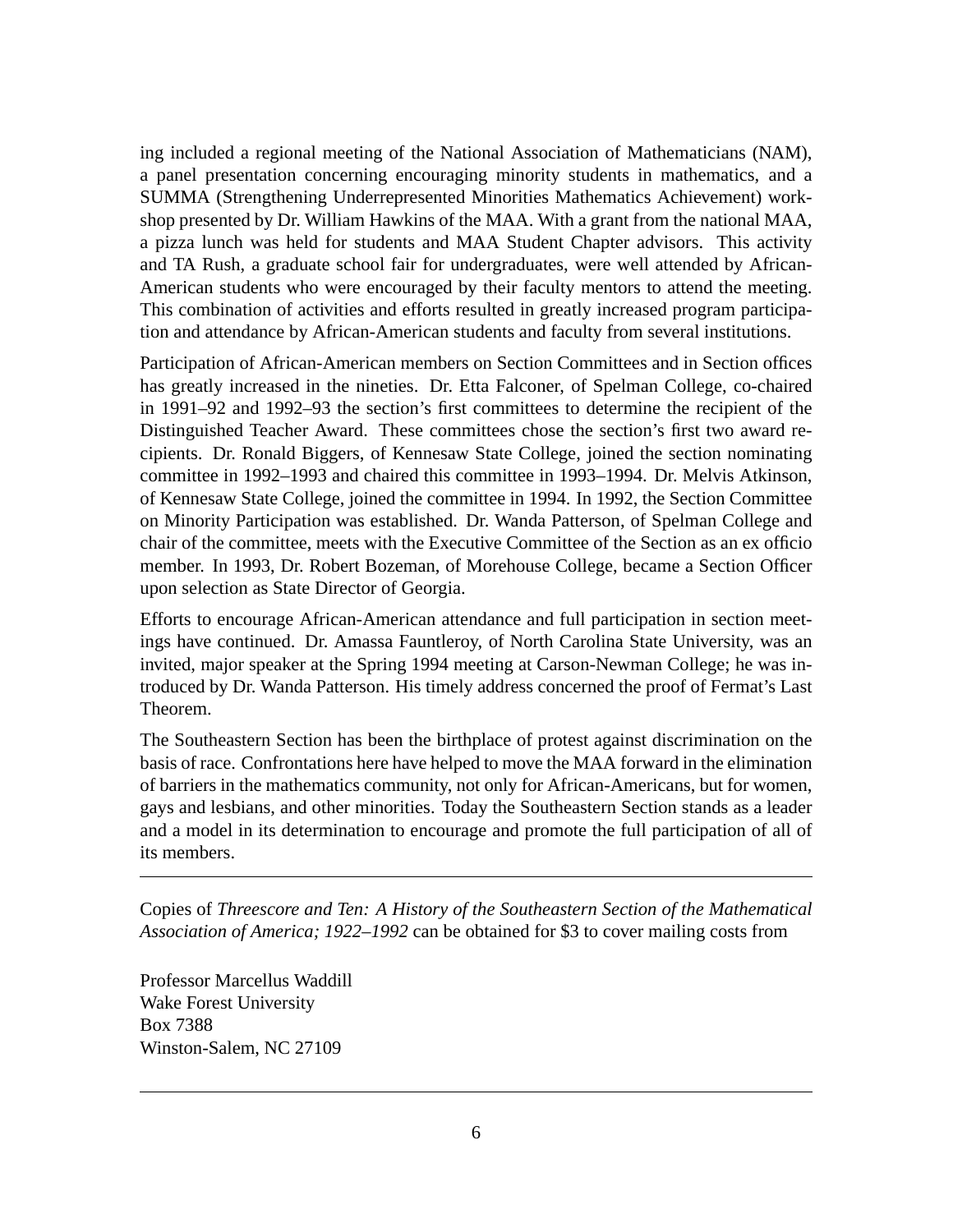## **Appendix I**

April 20, 1951

Executive Council, American Mathematical Society Board of Governors, Mathematical Association of America

#### Gentlemen:

The Fisk Mathematics Department hereby requests the American Mathematical Society and the Mathematical Association of America to insert into the respective bylaws of the two organizations explicit and effective protection of the rights of all members to participate fully, freely and equally in the affairs of the organizations without regard do race, creed or color. It should be stated flatly that meetings, and teas, receptions, luncheons, dinners, etc., associated with meetings, shall be held only at institutions, hotels, etc., where prior assurance is given that there will be no discrimination. In keeping with such a policy, it should also be voted that persons holding office shall not participate in any way in any meeting of the organization until they have been assured of full compliance with the letter and spirit of this bylaw, failure in this respect to be construed as resignation from office.

The adoption of such bylaws is necessary for the protection of the rights of members and of the mathematical community generally, as the episode related below will establish. It is also necessary for the growth of membership and participation among Negro mathematicians, nearly all of whom teach in Southern schools and who will need such specific assurances before they will feel inclined to participate in the work of these organizations. It would follow the lead of other professional societies which have already codified this basic policy, for example, the American Psychological Association (*Am. Psychol.*, 5, 548 [1950]).

One of the events which demonstrate the need for such official action occurred in connection with the annual meeting of the southeastern region of the Association, March 16– 17, 1951, with Peabody and Vanderbilt as hosts. The official program of the meeting announced a dinner at which the national President of the Association would be the speaker. The chairman of the Fisk department requested four reservations in a note handed personally, on March 10, to the individual specified on he announcement. On March 15, the day before the banquet, the chairman of the arrangements committee telephoned Fisk to inquire if an of the four reservations would be used by Negroes. On receiving an affirmative reply, he declared the reservations cancelled, stating that the arrangements committee would issue no tickets to Negroes.

Two of the undersigned, acting for the department, then requested the national President to act against this discrimination. He spoke to the arrangements committee chairman and then reported that the latter was determined to exclude Negroes. Thereupon our committee requested the President to withdraw from the dinner in order to avoid giving the impression that the national officers sanction or tolerate such discrimination or, if unwilling to withdraw, to make his disapproval of discrimination clear in his speech at the dinner. He felt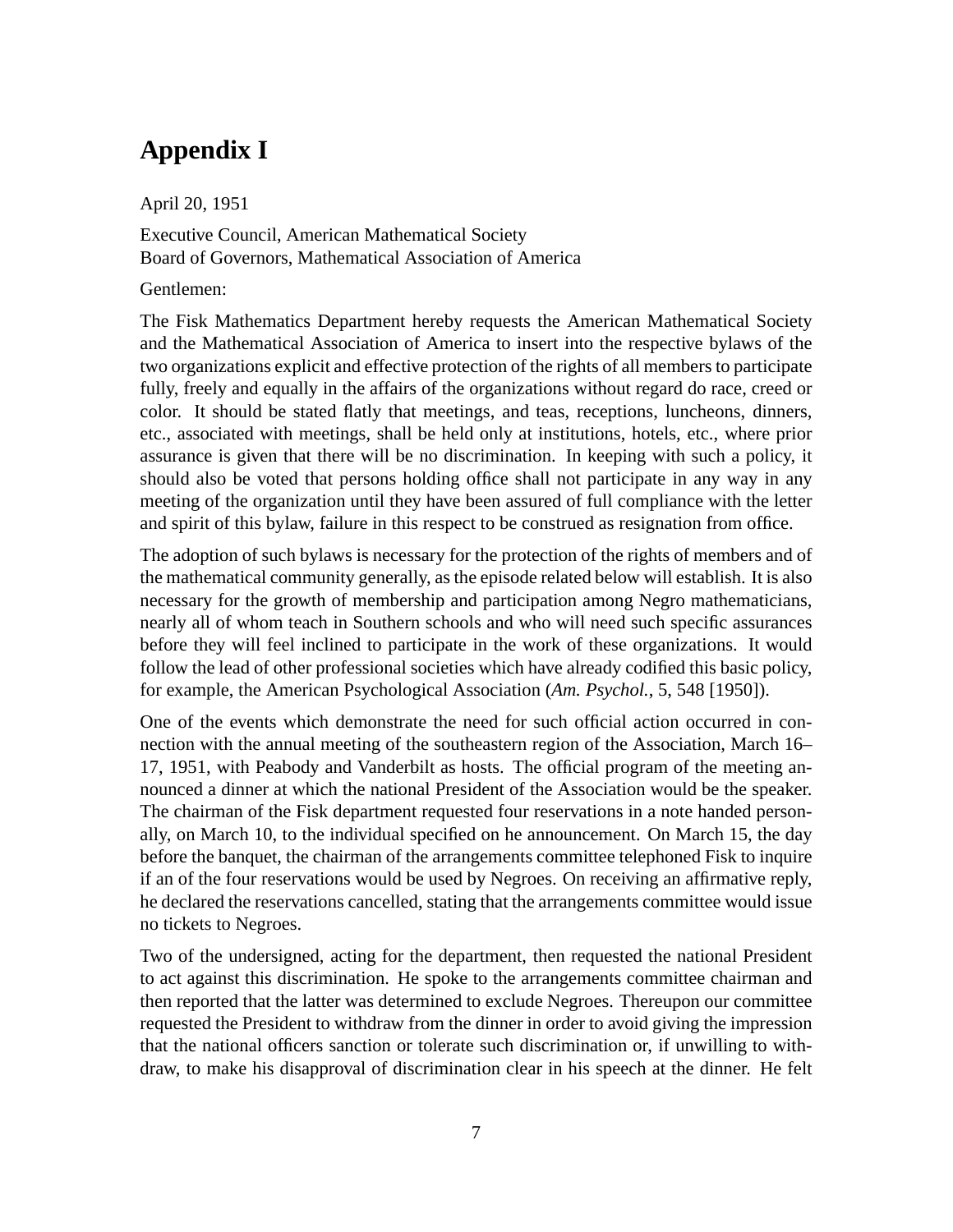that he could not do either, holding the view that such acts would be discourteous to his hosts.

Some further clarifying remarks may be in order. There is no state law or city ordinance which prohibits interracial dinners. Of this we have been assured by local attorneys with long experience in such matters. There is substantial precedent for such dinners, which have been held even in some local hotels, which are frequent in some churches and other semi-private dining halls and which are daily events at Fisk.

On November 6–7, 1950, Peabody and Vanderbilt were hosts to the Southern College personnel Association. This organization's banquet was nonsegregated.

The point here is not that the hotel at which the Association held its banquet discriminates against Negroes. The point is that it was up to the arrangements committee to find a place, on the campus of one of the host institutions or elsewhere, where all mathematicians could participate.

Sincerely yours,

EVELYN BOYD *Associate Professor*

WALTER BROWN *Assistant Professor*

H. M. HOLLOWAY *Assistant Professor*

LEE LORCH *Associate Professor and Chairman*

## **APPENDIX II**

The Board of Governors of the Association affirms its steady intention to conduct the scientific meetings, social gatherings, and other affairs of the Association so as to promote the interests of Mathematics without discrimination as to race, creed, or color. The President of the Association is authorized and requested to determine the best means for avoiding discrimination, by consultation on this subject with the various chairmen and secretaries of the sections and other appropriate members of the Association and to report the results of this consultation to the Board.

Adopted by the Board of Governors of the MAA, September 3, 1951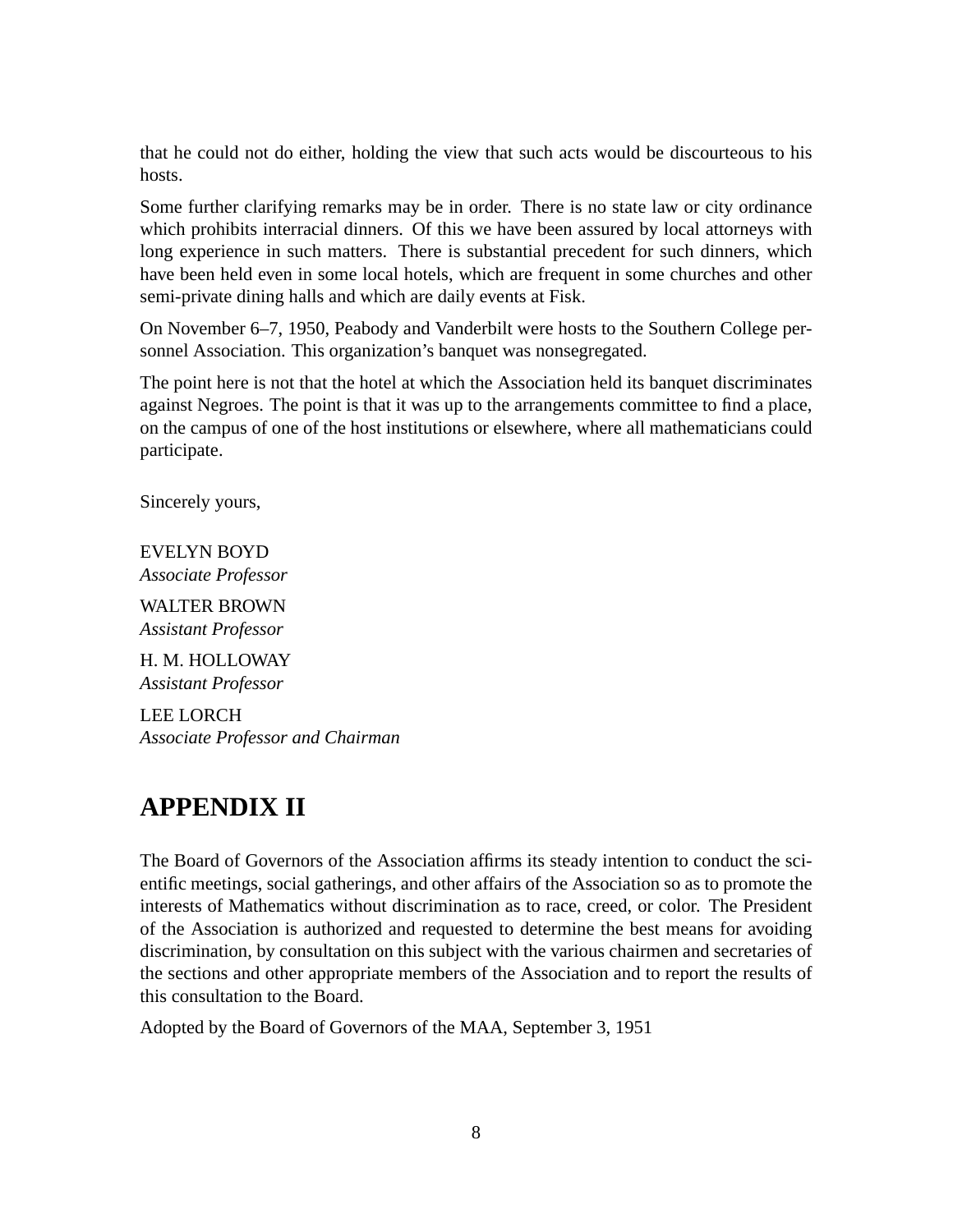## **APPENDIX III**

#### MATHEMATICAL ASSOCIATION OF AMERICA

*Report of President Saunders Mac Lane to the Board of Governors, Providence, Rhode Island, December 28, 1951*

At its meeting in September 1951, the Board of Governors passed the following resolution:

The Board of Governors of the Association affirms its steady intention to conduct the scientific meetings, social gatherings, and other affairs of the Association so as to promote the interests of Mathematics without discrimination as to race, creed, or color. The President of the Association is authorized and requested to determine the best means for avoiding discrimination, by consultation on this subject with the various chairmen and secretaries of the sections and other appropriate members of the Association and to report the results of this consultation to the Board.

In accordance with this resolution your president has written letters to 54 people, including the sectional officers and governors from the regions most directly affected and a number of other members of the Association chosen to represent differing opinions on this topic. There are 32 replies at hand, expressing various shades of opinion, but all helpful and designed to build up realistic means of carrying out the intention of the Board.

A number of answers have discussed some of the problems involved. For example, it is properly observed that in its national and sectional meetings, the Association is guest of a host institution. One southerner writes:

An indispensable item in the effectiveness of the Association and Society in promoting mathematical development in any section of the United States is that these organizations receive invitations to hold meetings at strategic locations within the regions. The role of host institution is not an easy one, particularly under present budgetary strains.

Another member writes:

When a section meets at an institution, the section is not the host, but is a guest. A guest is obligated to work for the welfare of the host as long as he is a guest.

Another southerner writes: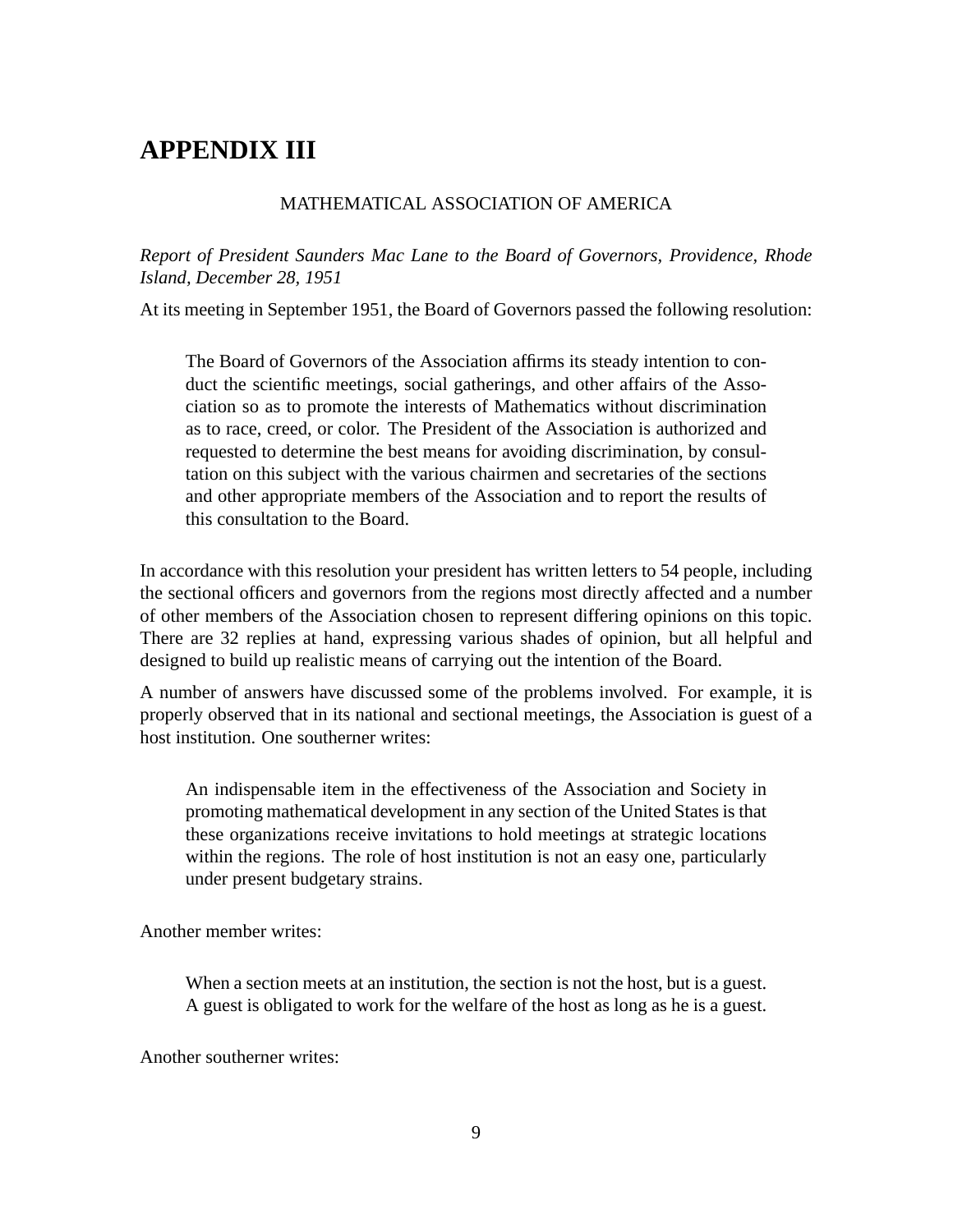I believe that it would be possible now, in most places, for members of the Negro or any other race to attend business and program meetings of the organization. In view of this, we might consider the matter of discontinuing the social functions and holding only meetings to which anyone could be admitted.

The same suggestion of canceling the banquet was made by several others. In this connection, another southern mathematician from the same section writes:

I have heard that there have been suggestions for canceling the banquet at . . . I do not think this is a good way to face the issue and have expressed myself in that way. It seems to me a retreat. I was born in . . . , have lived here all my past life, and all my teaching has been in this state. I am eager that we go forward.

It is your president's suggestion that the decision between these two alternatives be left to the discretion of each section, which would then be able to take into account current circumstances at the host institution, it being understood that a banquet held in the name of the Association is arranged to follow the expressed intentions of the Board of Governors.

About 20 replies said in essence "I heartily approve the resolution passed by the Board of Governors at its September meeting."

One letter, from a negro mathematician, pointed out in vigorous terms that the matter of suitable living accommodations at a meeting is of real importance to members of his race, and is essential, in order that these members be able to attend a meeting and to feel that they are welcome. Your president suggests that, at meetings where living accommodations are arranged, the local arrangements committee should make appropriate plans for all members. The character of these plans depends on the circumstances. For example:

First, the problem of color is too big for us to solve on any general scale; we can at most solve it for ourselves. My suggestion for its solution is for us to hold our Meetings, regional and national, only at those places or institutions which will make satisfactory arrangements. These arrangements would pertain to (1) eating (including the banquet) and (2) attendance at the meeting place; they would not include (3) dormitory facilities. I believe it better to work on the first two items now, and the third might eventually come about in time. . . . At the section meeting here; we arranged to accommodate the colored registrants at houses in town.

Many letters made encouraging reports of meetings held by other organizations. Examples:

Only recently has membership in the . . . Academy of Sciences been opened to negroes. Last week that organization had its annual meeting in . . . , and several negroes attended.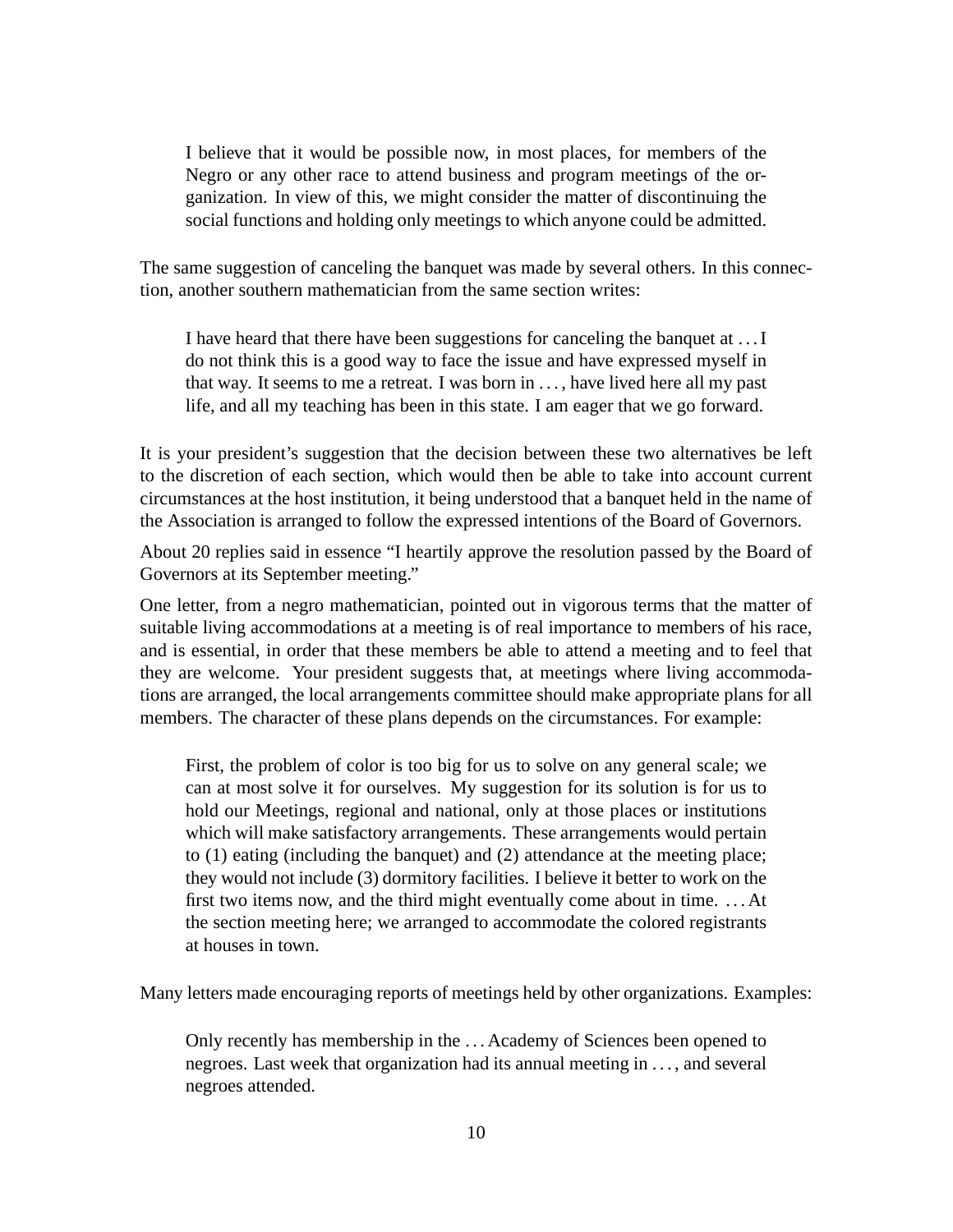I belong to a professional group which has members of both the white and colored races. We solve our problem by meeting in an office conference room and having lunches sent in.

Two negroes came to the meeting, took their places in the room, and remained to the end of the meeting. At the end of the session they remained in the room and several members engaged in conversation with them. From the meeting place, the members went to the home of the President, and the two Negroes went with them. At the door the guests were greeted by the lady of the house. During the tea some members insisted that the two men should come to the banquet ... the Negroes declined. ... The secretary of ... Academy of Science this year is a Negro.

On several special occasions the University accepted Negroes at banquets and luncheons in the Student Union. I believe there were two colored persons present at the annual dinner of the . . . Academy of Science held here last year. . . . Negro representatives from some of our colored schools were included in the luncheon held here for the College Presidents and Representatives of the State institutions.

One member made the excellent suggestion that it would be most effective to have each section concerned discuss at a meeting the ways and means of realizing the Board's intention. Your President would welcome such discussions.

The most succinct statement of the situation comes from a distinguished southern mathematician, who says:

I feel that such discrimination should end, and that the way to stop it is just to stop.

### **APPENDIX IV**

#### THE MATHEMATICAL ASSOCIATION OF AMERICA

Saunders Mac Lane Eckhart Hall President University of Chicago February 1, 1952 Chicago, Illinois To the Section Officers of the Mathematical Association of America. Dear Colleagues:

At its meeting in September, 1951, the Board of Governors passed the following resolution: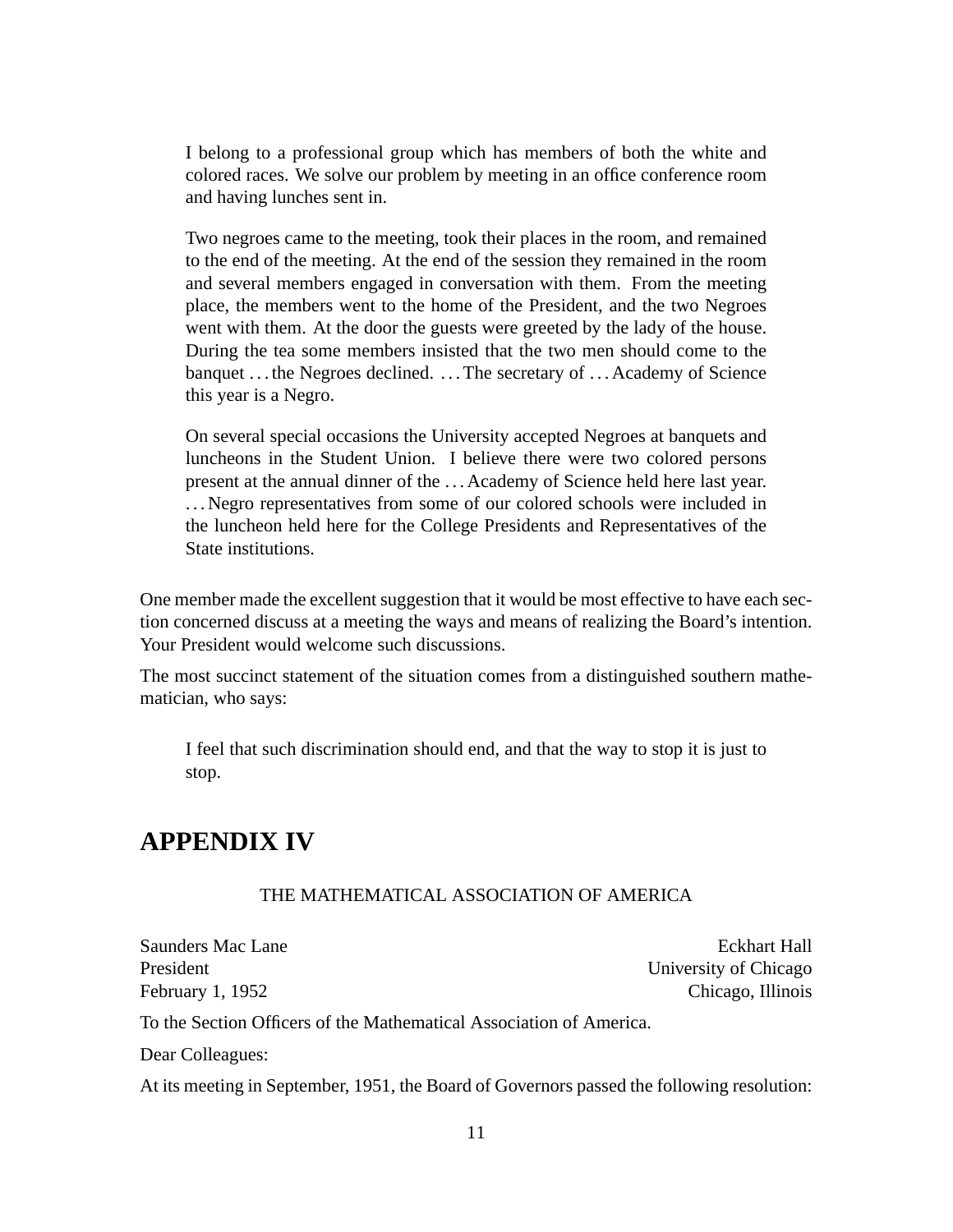The Board of Governors of the Association affirms its steady intention to conduct the scientific meetings, social gatherings, and other affairs of the Association so as to Promote the interests of Mathematics without discrimination as to race, creed, or color. The President of the Association is authorized and requested to determine the best means for avoiding discrimination, by consultation on this subject with the various chairmen and secretaries of the sections and other appropriate members of the Association and to report the results of this consultation to the Board.

Your president has carried out the consultation authorized and deeply appreciates the care and thought which the various members consulted have devoted to the question. As a result of this consultation, your president, with the concurrence of the Board of Governors, has determined that it is possible to carry out effectively the expressed intention of the Board to conduct the scientific, business and social affairs of the Association without discrimination as to race, creed or color.

This possibility rests upon careful planning in advance and consultation with the host institution in question. The president and the Board of Governors charge you with responsibility for these plans, and rely upon your cooperation and wisdom in their execution, in pursuit of our common purpose of the advancement of Mathematical Education.

Sincerely yours, Saunders Mac Lane *President*

### **APPENDIX V**

#### THE MATHEMATICAL ASSOCIATION OF AMERICA

H. M. Gehman University of Buffalo Secretary-Treasurer Buffalo, New York

February 5, 1952

To Mathematicians in Colleges which are attended predominantly by Negroes:

Dear Colleagues:

The officers of the Mathematical Association of America are attempting to eliminate any discrimination in the conduct of its scientific and social affairs. Enclosed are a letter from President Mac Lane addressed to the Section Officers of the Association and a report of the President to the Board of Governors. Both of these have been approved by the Board of Governors and the Secretary has been directed to send the letter and the report to all Section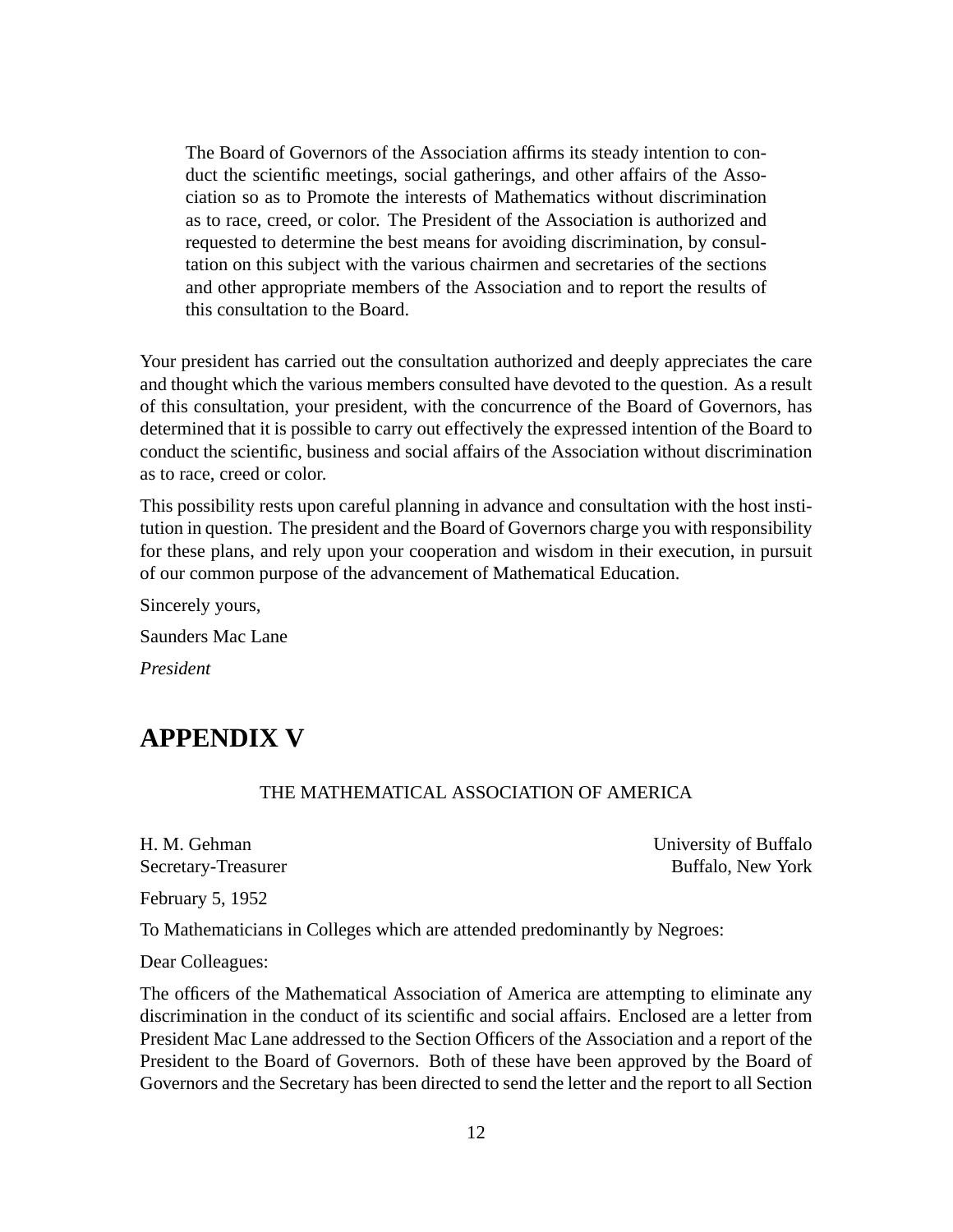Officers, all members of the Board of Governors, and to all other interested persons. Both President Mac Lane and I shall be glad for any comments which you may wish to send us on this topic.

The Association is anxious to extend its membership to all those who are interested in mathematics at the collegiate level. Enclosed is a booklet describing the activities of the Association and a membership application blank for the use of those who may wish to become members of the Association.

Yours,

Harry M. Gehman

*Secretary-Treasurer*

## **APPENDIX VI**

December 17, 1951

Board of Governors

Mathematical Association of America

Gentlemen:

The Fisk mathematics department has directed me to communicate our views concerning the resolution against discrimination adopted by your Board last September and published in the *Monthly*, November 1951, p. 661.

We are pleased at the anti-discrimination affirmation constituting the first sentence. It is our hope that you will now proceed to implement this with unequivocal, unambiguous action that will protect the rights of all members to full, equal participation in all aspects of the work of the Association. The protection of such rights is an inescapable obligation upon the officers and Board in particular, for nothing less than full and equal participation is the right of each member, regardless of race, creed or color.

An absolutely essential prerequisite to this protection is to require, as we requested in our original letter of April 20, 1951, later published in *Science* (August 10, 1951), p. 161, that no meetings be held at any place unless prior assurance is received that there will be no discrimination, in the meeting rooms, eating places, teas, banquets, social functions, etc. This was put forth as the result of the exclusion of Negro mathematicians from the banquet of the southeastern region of the Association last spring. The national President of the Association was the speaker and the Vice Chancellor of Vanderbilt University was toastmaster.

How can it be said that discrimination is being avoided if we do not take the elementary step of holding meetings only where such assurances are forthcoming?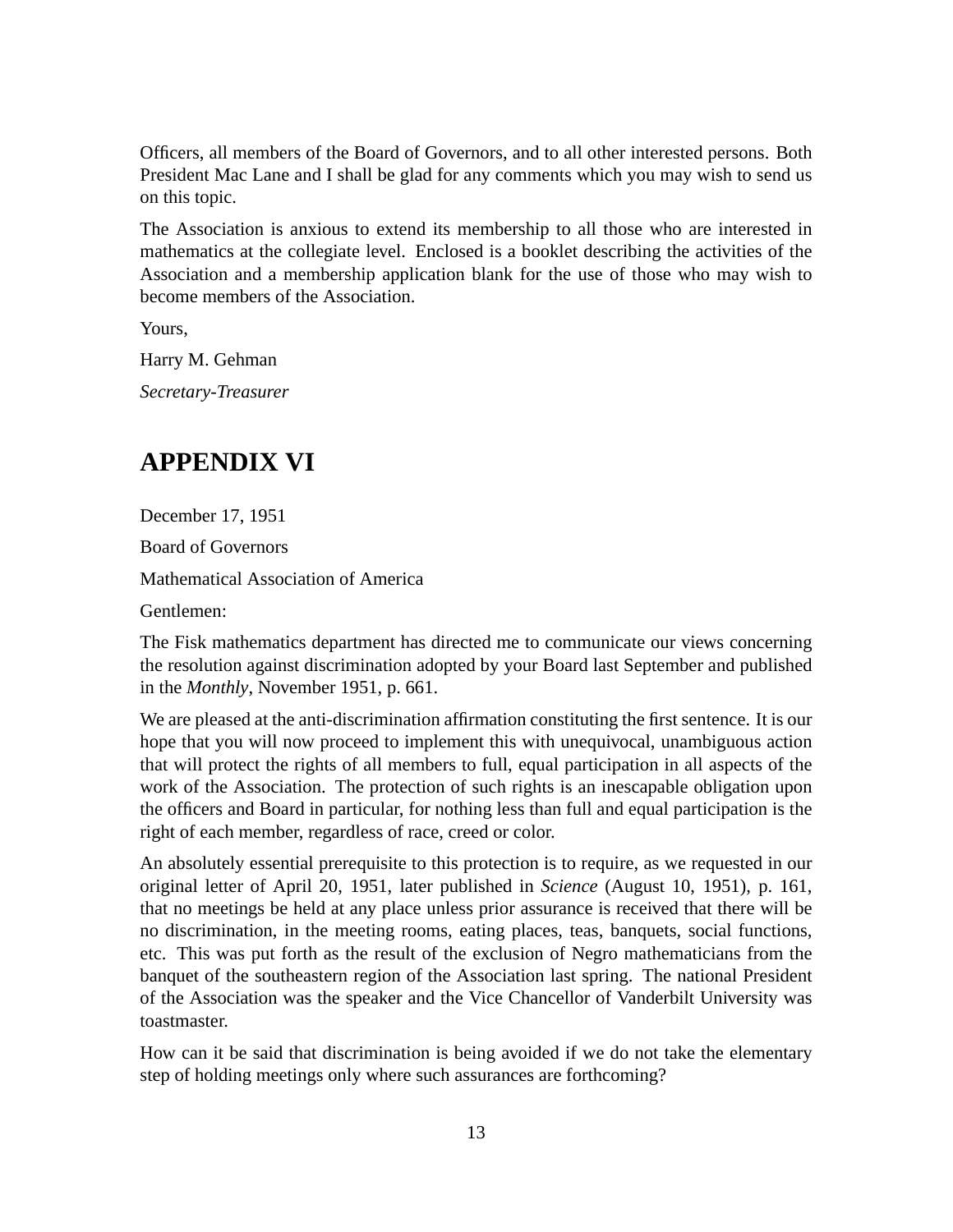This is not a matter of "legislating welcome." This has to do solely with the right of every mathematician, regardless of his color, to participate as fully as any other mathematician in the Mathematical Association. The very acceptance of dues, which are the same for all members, is an act which binds the Association to provide non-discriminatory treatment for all.

We believe that the by-laws we requested earlier should be adopted.

It is of the utmost importance that the action be a matter of clear record so that everybody knows that all aspects of all meetings must be non-discriminatory.

Experience in the south has demonstrated quite dearly that the sharp, definite elimination of racial restrictions is not only the just way but is also the easy way. The more you drag things out, the vaguer you are, the more room you leave for doubts and misunderstanding, the more trouble you have.

Further, the Association has the task of promoting the interests of collegiate mathematics, which includes bringing teachers of collegiate mathematics into active participation in the work of the Association.

Here it should be realized that nearly all Negroes teaching collegiate mathematics are employed in the segregated schools of the south. There are few exceptions. Without dwelling here on the reasons for such limited employment, I note merely that the meetings that these mathematicians (like other southern mathematicians) would be expected to attend most numerously are those held in the south. When the Society met at the University of Georgia in 1947, not one Negro was present. At the Annual meeting, held at the University of Florida in 1950, only one Negro attended. The Secretary of the southeastern region of the Association told me that no Negro had ever attended an Association meeting in that region in the twenty years he has been Secretary until some Fisk faculty and graduate students went last spring (and were excluded from the banquet). I suspect that a similar report could be made in respect to the Society.

Negro mathematicians are naturally reluctant to attend meetings held at schools with which they have virtually no other contact. They feel concerned lest they be excluded, segregated, restricted in their activities, or otherwise humiliated. Those who teach in the state colleges for Negroes have the additional worry that their Boards of Trustees would take punitive action against them if they are involved in an "incident".

The southern meetings seem to have been organized around the assumption that no Negroes will attend. The arrangements committee for the Association's southeastern regional meeting held last spring at Vanderbilt and Peabody listed only housing facilities restricted to white patrons.

The Society meeting held at the Alabama Polytechnic Institute, November 23–24, 1951, is another illustration. No housing or dining facilities were provided by the host institution and the printed program listed only places which are restricted to white patrons. One Negro mathematician did attend. He had to eat by himself. Since he is a Professor at Tuskegee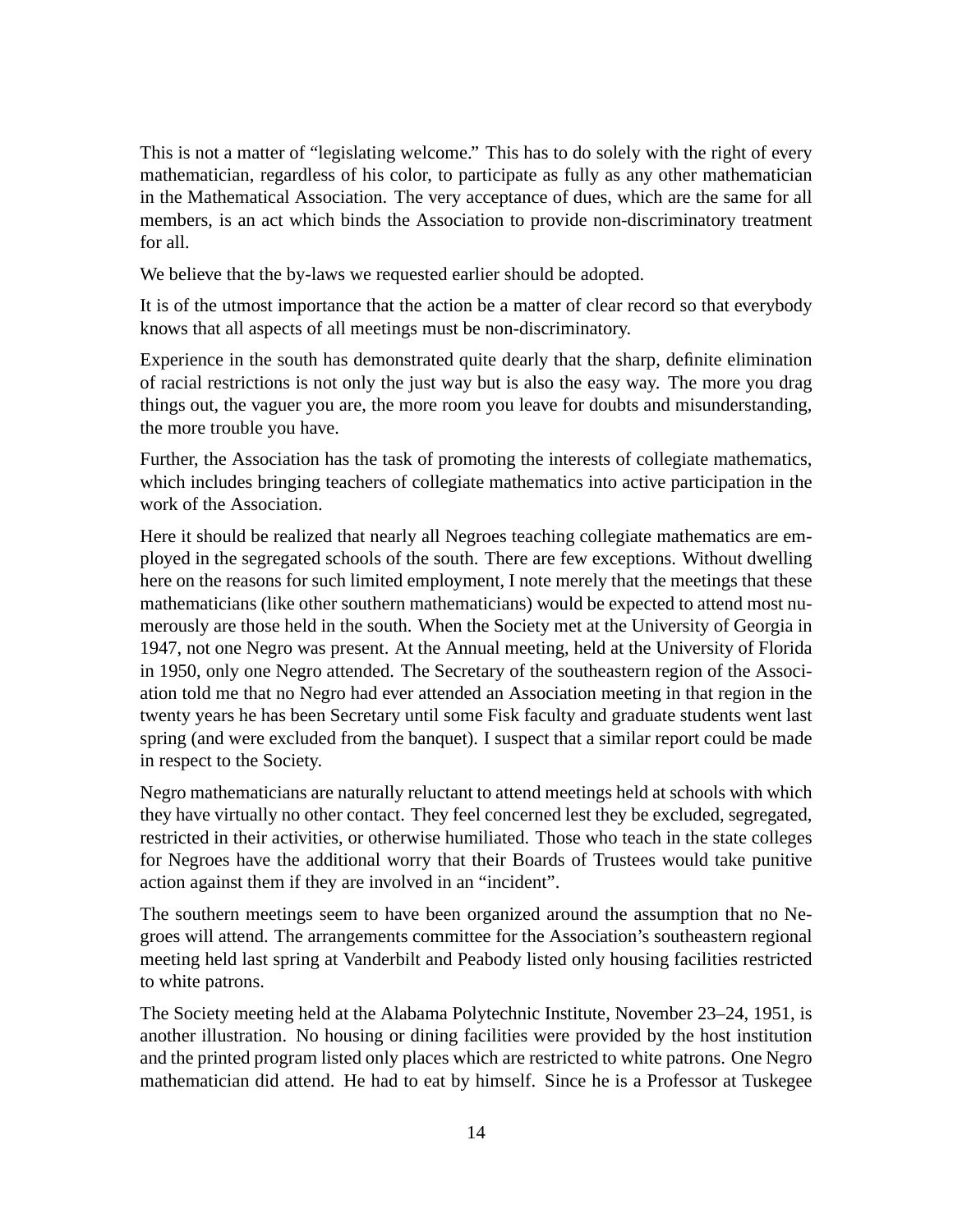(less than twenty miles away), he was able to return home to sleep. Had he come from a more distant institution and desired to remain over for the second day of the meeting there is no telling where he might have had to sleep.

The program listed a Social Hour, details to be announced at the meeting. He asked at the registration desk for further information. A member of the Arrangements committee told him that "technically" he could attend, but that he "probably would not want to do so as it was being held in one of the girls' dormitories."

Precise by-laws are needed to extend to all members the full benefits restricted to some by present practices. Moreover, they must be so unmistakably phrased that no confusion can arise.

Only thus can they encourage Negro mathematicians to participate in Association meetings, secure in the knowledge that any announced meeting is one whose hosts have assured the Board that there will be no discrimination.

*Interracial* arrangements committees for southern meetings would also help, since they would anticipate (and could therefore eliminate) a number of problems that might otherwise prove bothersome.

Sincerely yours,

Lee Lorch, *Chairman Mathematics Department*

### **APPENDIX VII**

#### PRESS RELEASE—Issued by the Department of Mathematics, Atlanta University, Atlanta, Georgia

#### ATLANTA UNIVERSITY PROFESSORS AND A GRADUATE STUDENT LEAVE SOUTH CAROLINA MATHEMATICS MEETING IN PROTEST OF DISCRIMINATION

Atlanta, April 4 [1960]—Two Atlanta University professors and a mathematics graduate student left the spring meeting of the Southeastern Section of the Mathematical Association of America Friday, April, in protest of the failure of the management of the Wade Hampton Hotel to honor their room reservations (which were confirmed on March 26, 1960) and their exclusion from participating in the Friday evening banquet of the Association.

The occasion was the annual meeting of the Southeastern Section of the MAA which was held April 1–2 with the University of South Carolina as host at the Wade Hampton Hotel in Columbia, South Carolina.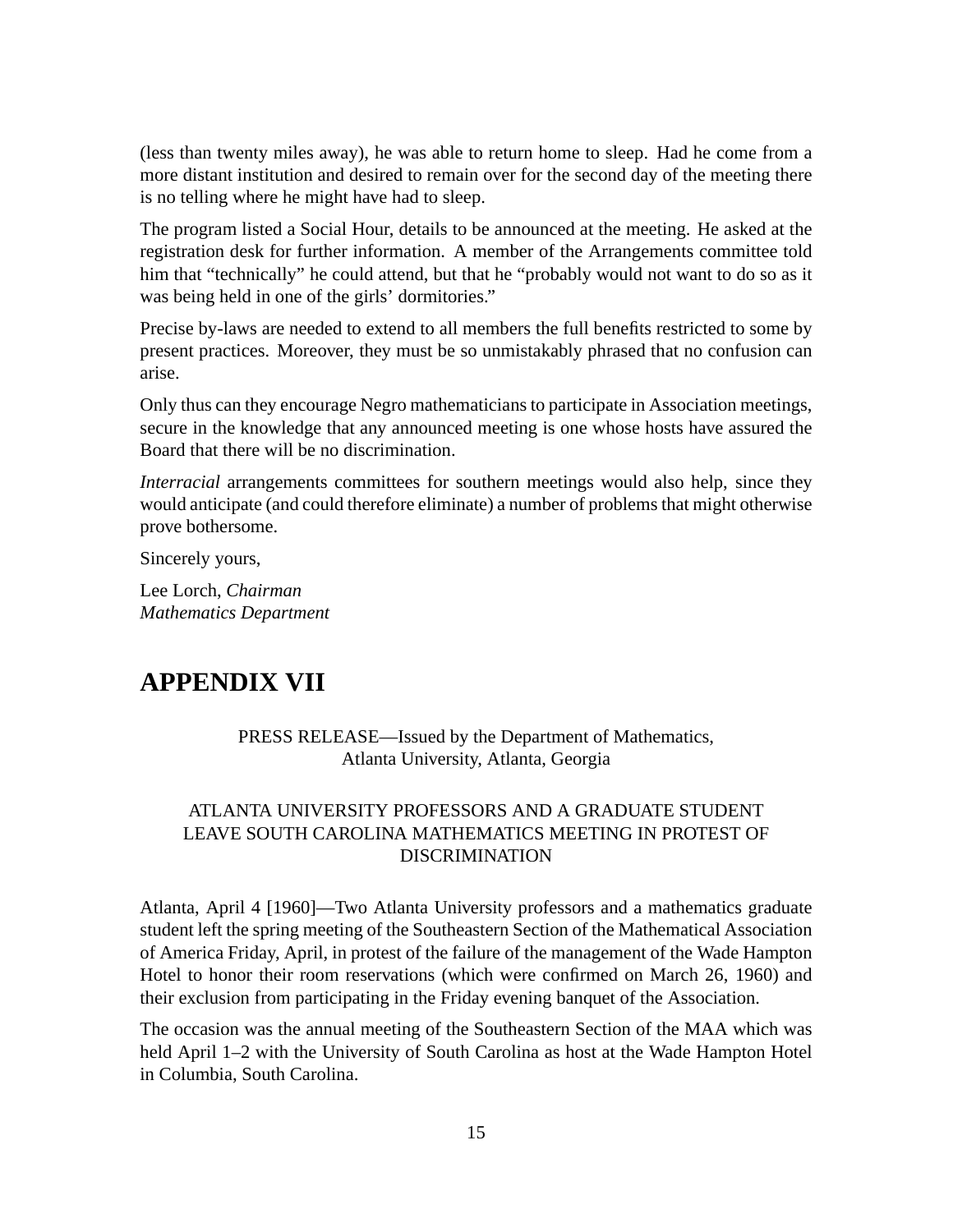Professor Lonnie Cross, Chairman of the Department of Mathematics at Atlanta University, Professor S. C. Saxena of New Delhi, India and Mr. William E. Brodie presented their reservations to the room clerk upon their arrival at the Wade Hampton Hotel early Friday afternoon. They were first told that the rooms which had been reserved for them would be ready later on that afternoon, but about thirty minutes later they were told by an assistant manager that the hotel could not honor their reservations. The assistant manager further stated that "this" was made clear to Professor W. L. Williams, Head, Department of Mathematics, University of South Carolina, when he made arrangements for the meeting at the hotel. Professor Cross pointed out that he and his associates from Atlanta University came to the meeting under the impression that the enunciated policy of the national body would prevail—that there "will be no discrimination as to race, color, religion, or nationality, and that when accommodations and other facilities are provided these shall he provided to all attending the meeting." The assistant manager then stated, "You can attend all the sessions of the meeting of the Association at this hotel, but we cannot honor your reservations. We can try to get accommodations for you at the Nylon (colored) Hotel." Professor Cross said, "Such arrangements are unsatisfactory to us."

Professors Cross and Saxena and Mr. Brodie then conferred with Professor W. L. Williams and Professor C. L. Seebeck, Jr., Secretary-Treasurer of the Southeastern Section of the MAA. Both Professor Williams and Professor Seebeck said in essence what the assistant manager had said. Professor Seebeck added, "We regret that South Carolina's law prevents your full participation in our meeting. We want you to attend and participate to the extent you can. About 90% of the membership feels as you do and is with you but times are such that they cannot openly say so." Professor Cross, who was scheduled to present a paper at 3:24 P.M. during the first general session of the meeting said, "In view of the fact that the Southeastern Section of this Association is operating contrary to enunciated national policy and, in particular, in view of the management's refusal to honor our reservations, we cannot remain at this meeting. We would be less than human beings to do so. We are leaving in protest, and we are asking you, Professor Seebeck, as secretary of the Southeastern Section of the Association to explain to those at this meeting our reason for leaving and the necessity of our having to do so." Professor Cross concluded, "As a member of the Association I shall continue to do all I can to make the policy of the national body a reality in the Southeastern Section."

### **Typesetter's Notes**

At the September 24, 2004 Executive Committee Meeting, several of the Section's officers asked me if I could post John Neff's history of the Section as well as the history of minority participation in the Section by Etta Falconer et al.

As no electronic versions of these documents were available, I scanned printed versions of them, converted the documents to LAT<sub>EX</sub> (preserving as best I could the original formatting